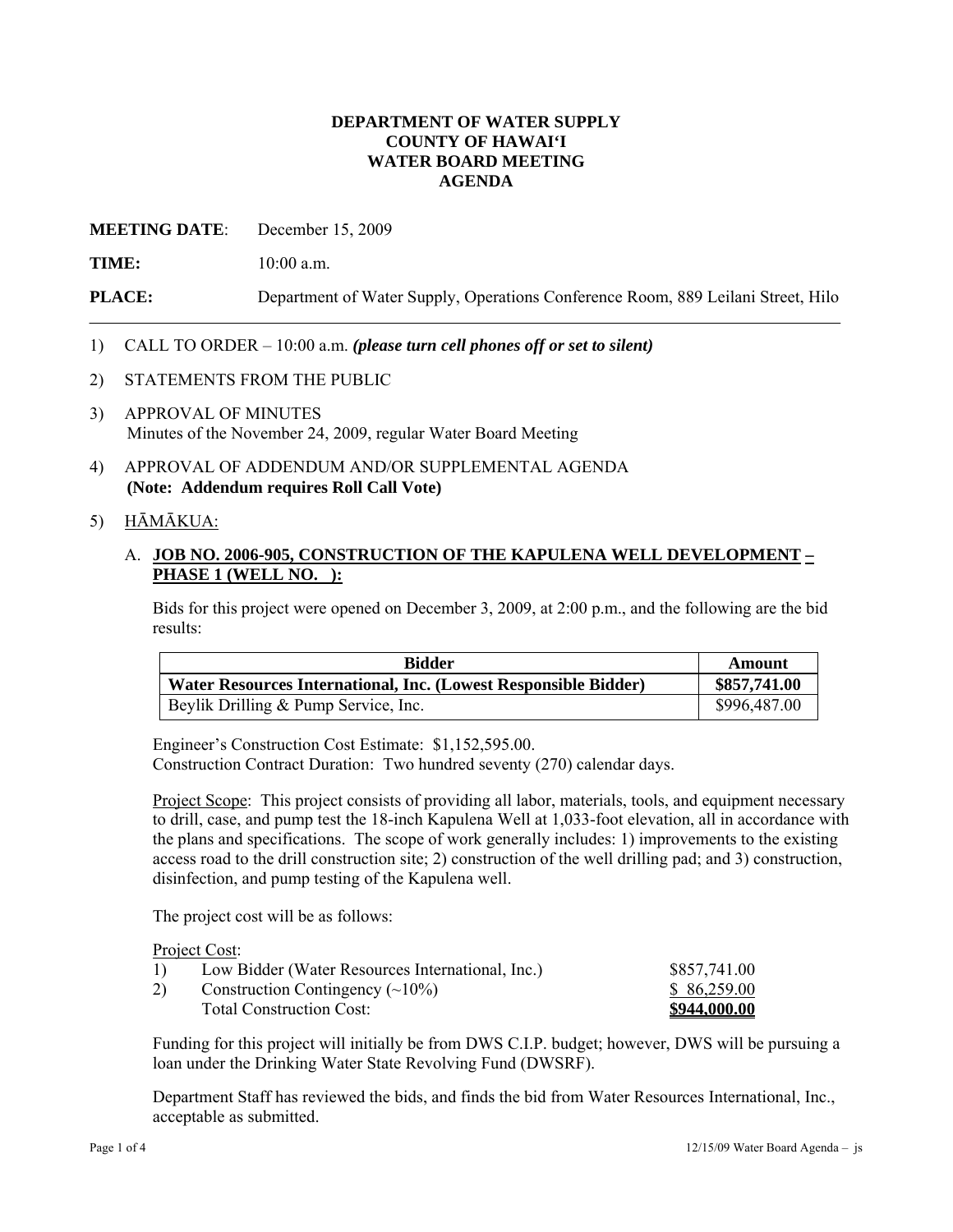RECOMMENDATION: It is recommended that the Board award the contract for JOB NO. 2006-905, CONSTRUCTION OF THE KAPULENA WELL DEVELOPMENT – PHASE 1 (WELL NO. \_\_\_), to the lowest responsible bidder, Water Resources International, Inc., for their bid amount of \$857,741.00, plus \$86,259.00 for construction contingency, for a total contract amount of \$944,000.00. It is further recommended that either the Chairperson or the Vice-Chairperson be authorized to sign the contract, subject to review as to form and legality by Corporation Counsel.

# 6) NORTH KONA:

# A. **JOB NO. 2009-954, KAHALU'U SHAFT PUMP NO. 1 REPAIR:**

The contractor, Derrick's Well Drilling and Pump Services, LLC, has requested a contract time extension of 91 calendar days. This is due to unavoidable material and manufacturing delays in the delivery of the pump. The contractor's supplier has changed the scheduled arrival date to mid-April, 2010, which is beyond the control of the contractor.

*Note: There is no additional cost associated with this time extension.* 

Staff has reviewed the request and finds that the 91 calendar days are justified. This is the first time extension request.

## **1st time extension – 91 calendar days**

RECOMMENDATION: It is recommended that the Board approve a contract time extension to Derrick's Well Drilling and Pump Services, LLC, of 91 calendar days for JOB NO. 2009-954, KAHALU'U SHAFT PUMP NO. 1 REPAIR. If so approved, the contract completion date will be revised from January 29, 2010 to April 30, 2010.

## 7) MISCELLANEOUS:

# A. **LEGISLATIVE AUDIT OF DWS:**

Discussion/Action on the Board's recommended focus areas for the Legislative Auditor's audit of DWS.

# B. **DEDICATION OF WATER SYSTEMS:**

The Department received the following documents for action by the Water Board. The water systems have been constructed in accordance with the Department's standards and are in acceptable condition for dedication.

## **1. BILL OF SALE**

Seller: Hospice of Hilo TMK: (3) 2-4-001:179) E.W.O. 2009-026 Lots: 2 Zoning: RS-10 Facilities Charge: \$50,690.00 Paid: 4/28/2009 Final Inspection Date: 4/28/2009 Water System Cost: \$72,729.00

**RECOMMENDATION:** It is recommended that the Water Board accepts these documents subject to the approval of the Corporation Counsel and that either the Chairman or the Vice-Chairman be authorized to sign the documents.

## C. **REPORT OF AD HOC FINANCE COMMITTEE:**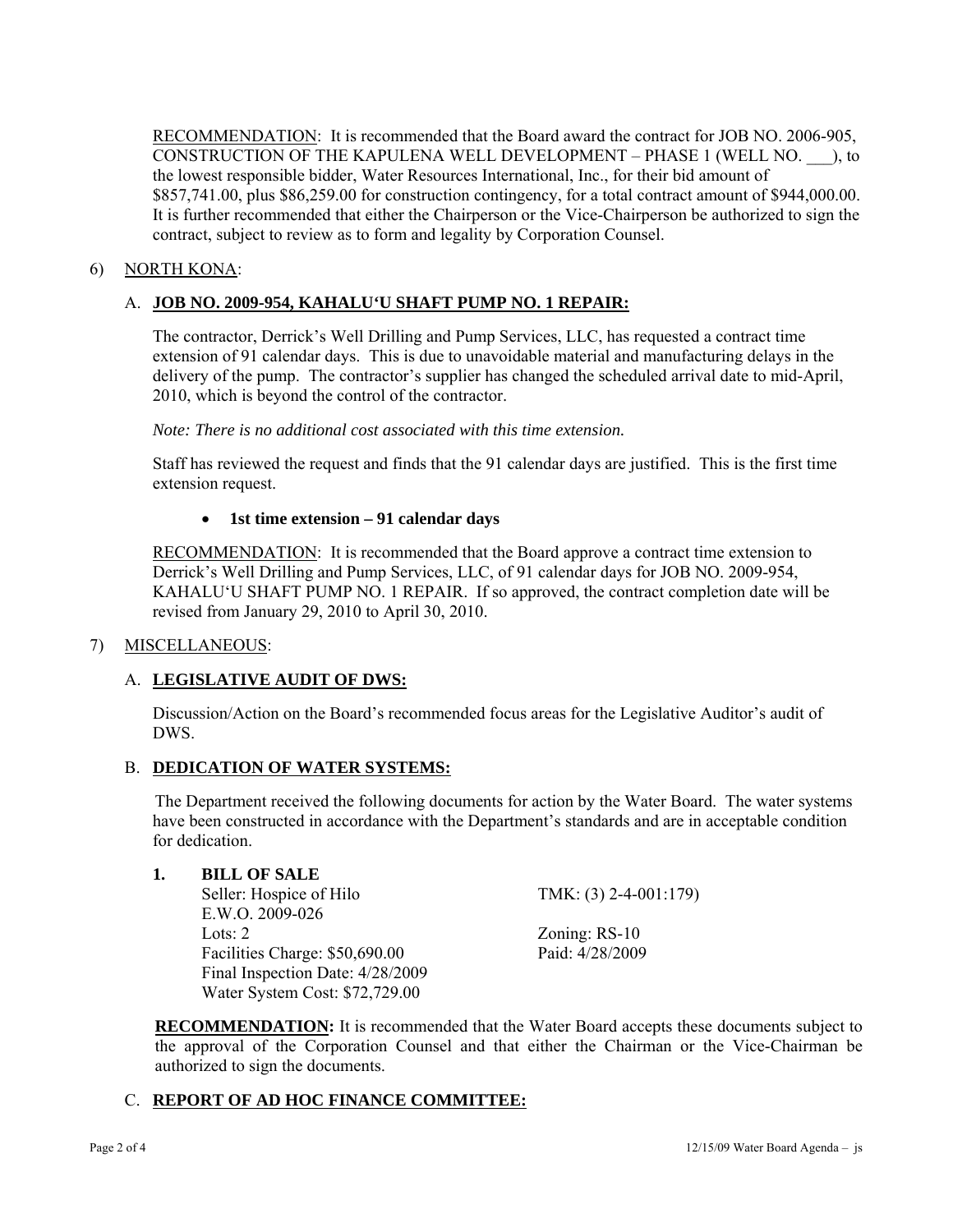The Water Board's Ad Hoc Finance Committee Chairperson, Mr. Art Taniguchi, is investigating the following areas, which encompass the scope of the Committee's work. At this meeting, the Committee may do the following:

- 1. Report/discussion on vehicle take-home policy;
- 2. Report/discussion on procedures regarding cash control. (Discussion was deferred from the November 24, 2009 Board meeting, pending input from the Legislative Auditor.)

*Note: At the November 24, 2009 Board meeting, Mr. Taniguchi reported that the Committee concurred with DWS's policy on credit card use.* 

# D. **ENERGY MANAGEMENT ANALYST UPDATE:**

The following areas will be covered:

- 1. Report on the Lālāmilo Windfarm
- 2. Mayor's Energy Advisory Commission

## E. **MONTHLY PROGRESS REPORT:**

Submission of Progress Report of Projects by the Department. Department personnel will be available to respond to questions by the Board regarding the status/progress of any project.

## F. **REVIEW OF MONTHLY FINANCIAL STATEMENTS:**

Submission of financial statements and information relating to the financial status of the Department. Department personnel will be available to respond to questions by the Board relating to the financial status of the Department.

#### G. **POWER COST CHARGE:**

The Power Cost Adjustment will be discussed, with possible action by the Board. (Currently, the Power Cost Charge is \$1.68 per 1,000 gallons.)

## H. **WATER RATE STUDY:**

Discussion on the new water rate study that the Department is planning to conduct, to address the shortage of funds being generated from water sales.

RW Beck is planning to make their presentation to the Water Board at the January 26, 2010, Board Meeting. RW Beck plans to show what DWS's revenue requirements will be over the next 5 years based on our cost of service over the same period.

The Board will need to provide input as to:

- 1. When rate increases, if any, are to become effective beginning July 1, 2010;
- 2. Percentage increases for the water rates; and
- 3. How the agricultural rate will be adjusted, if at all.

## I. **MANAGER'S REPORT:**

The Manager will provide an update or status on the following:

- 1. Update on use agreement on KIC wells
- 2. Palani Road Transmission Project
- 3. Announcement of DWS service retirements
- 4. Ainaloa Pipeline update
- 5. Meeting Schedule/Venues for Water Board meetings in 2010